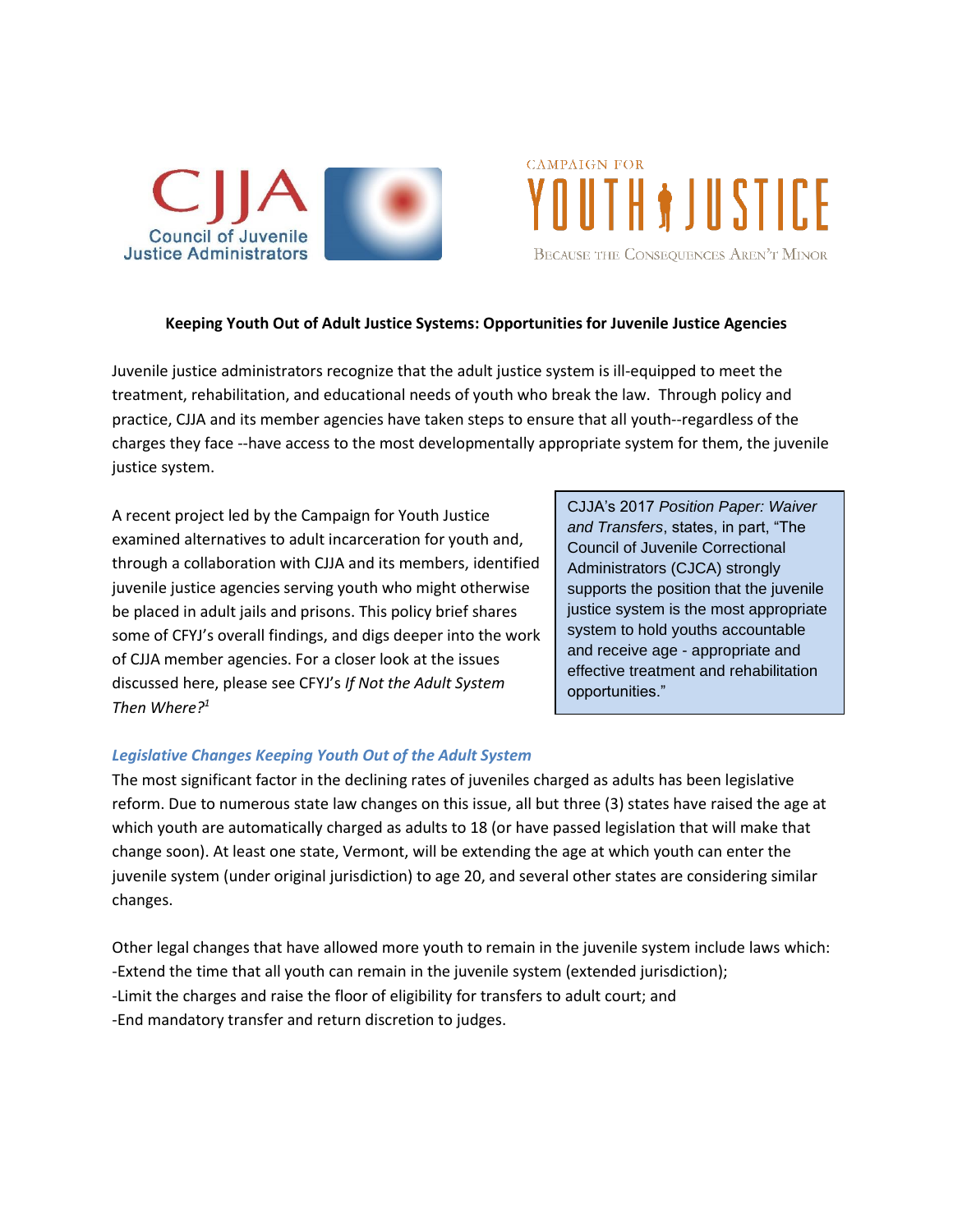These types of changes are becoming even more important as the recent reauthorization of the Juvenile Justice and Delinquency Prevention Act, known as the Juvenile Justice Reform Act of 2018<sup>23</sup>requires states to remove youth from adult jails in order to receive funding under the Act.

### *Youth Charged as Adults: Key Facts and Figures*

- At least 76,000 youth are charged as adults each year (a decline of 70% since 2005).
- These youth make up less than 2% of the population of adult facilities, and less than 10% of the population of juvenile facilities.
- Data from multiple states also indicate that most youth charged as adults are not sentenced to time in jail or prison (suggesting that many "certified" youth were not considered a public safety risk and either had their cases dismissed or were put on probation).
- Black, Latino, and Native youth are significantly more likely to be transferred to the adult system than white youth.
- Youth who end up in the adult system have higher recidivism rates, and are charged with more serious subsequent offenses, than youth who remain in the juvenile system.
- Youth placed in adult facilities are more likely to commit suicide or be victims of physical and sexual assault than youth who remain in juvenile settings. See "*If Not the Adult System Then Where?*" for data citations.

## *Community-Based Alternatives to Adult Incarceration*

States across the country rely on research to show the effectiveness and cost-savings of alternatives to incarceration, and have begun to invest more heavily in community-based services for youth. In many cases, juvenile justice agencies fund these services directly, or advocate for their importance as an essential part of the continuum of care for youth.

CFYJ's discussions with service providers and juvenile justice agencies illustrate that community-based alternatives are effective with older youth and with youth who commit more serious offenses. Several examples are shared below.

**Youth Advocate Program (YAP)** serves youth in 28 states and Washington D.C. by providing highly trained advocates and access to around-the-clock crisis support. YAP Advocates are paid mentors recruited for their expertise in the communities where they and the young people work and live. This commonality and specific lived experiences enable mentors to meaningfully engage with youth. YAP's programming is highly structured and youth receive close supervision, allowing YAP to serve youth who may have previously been labeled as "too challenging" for community-based services. Shaena Fazal, YAP's chief of policy, advocacy and external communications, says that her local programs tell correctional administrators to "give us the kids whose name you know." She believes that YAP's "no reject, no eject" policy demonstrates their readiness to work with youth who have complex needs, and suggests that leaders require this type of policy in any program being considered for youth charged as adults. Independent research has confirmed YAP's effectiveness in keeping youth safely in their communities and reducing re-arrest rates. 4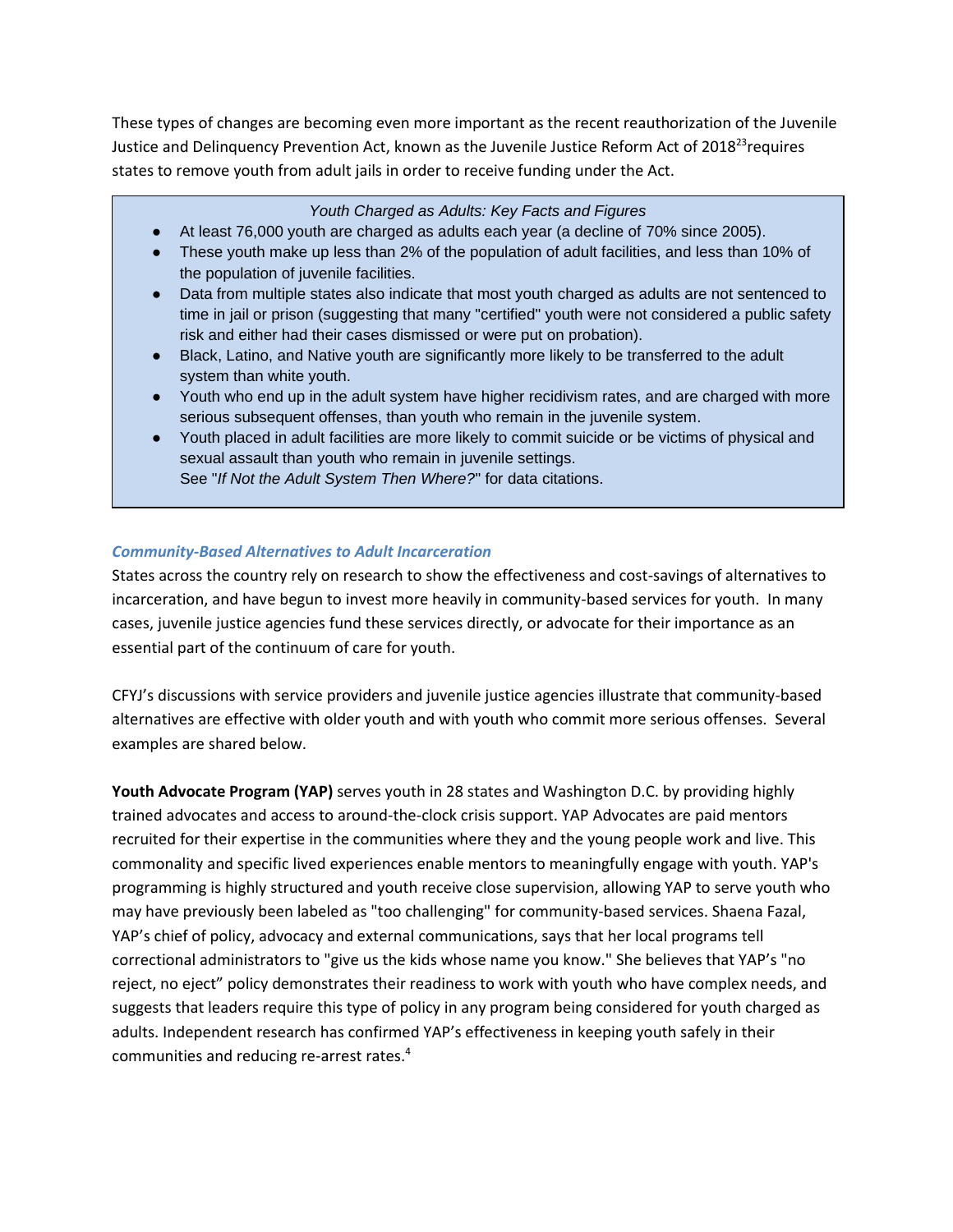**YouthBuild**, a program that allows youth across the country to re-engage in education while developing construction experience and general leadership skills, estimates that approximately one-third of their clients have had court involvement, including some youth who were charged as adults. Research from the U.S. Department of Labor has indicated that one year after enrollment in YouthBuild, participants' recidivism rate is nine percent. YouthBuild Newark serves many youth as alternatives to incarceration pre- or post-disposition, as well as supporting youth re-entering the community after secure placements through a range of programming and services. They serve youth who've come to the program with a range of charges, taking a holistic approach to giving these youth normalcy while allowing them to build their sense of self and become responsible and healthy community members. Services provided can include support in learning building trades, completing a GED or accessing higher education, obtaining certification in health or other fields, and providing access to the lifelong community of YouthBuild students and staff.

**Multisystemic Therapy (MST)** is an evidence-based intervention for at-risk youth and their families. In MST's model, "therapists work in the home, school, and community and are on call 24/7 to provide caregivers with the tools they need to transform the lives of troubled youth**.**" **<sup>5</sup>** Keller Strother, Co-Founder and Director of MST Services, explains that intensive family and community-based intervention can have significant impacts on reducing crime, incarceration and crisis mental health services since they work with both youth and parents to improve family functioning. In the case of MST, he says, research on outcomes<sup>6</sup> more than 25 years after treatment shows that these impacts can be very long-term lasting for youth with serious needs and their family members because the treatment addresses the entire family's needs. A version of MST for 17- to 26-year old emerging adults has also been developed and is currently being evaluated.

**Functional Family Therapy (FFT)** is a short-term, high-quality intervention program targeting at-risk youth. Services are conducted in homes, clinics, schools, child welfare environments, and juvenile justice settings such as probation and parole offices, aftercare programs, and in secure confinement.<sup>7</sup>

Both MST and FFT are used with justice-involved youth across the country, and have significant research supporting their effectiveness in reducing crime, incarceration, and crisis mental health services. Both of these approaches are used to prevent delinquency at any point in the juvenile justice system and can be effective with older youth (18-25) and those charged with serious offenses.

**Community organizations** across the country provide important supports and resources to youth by offering high quality and effective alternatives to incarceration, driven by resources and expertise in their local communities, without being part of a national model or group. Twelve such organizations recently partnered with research partners Ceres Policy Research and W. Haywood Burns Institute to form the **EBP+ Collaborative**. The service providers are each focused on continuing to serve youth of color who have been charged with serious offenses, in communities who often receive the fewest supports, and the research partners are using multiple methods to evaluate this work. The guiding principles and common approaches of EBP+ members can provide guidance to juvenile justice leaders in identifying local programs that may be good resources, even if their jurisdiction is not home to one of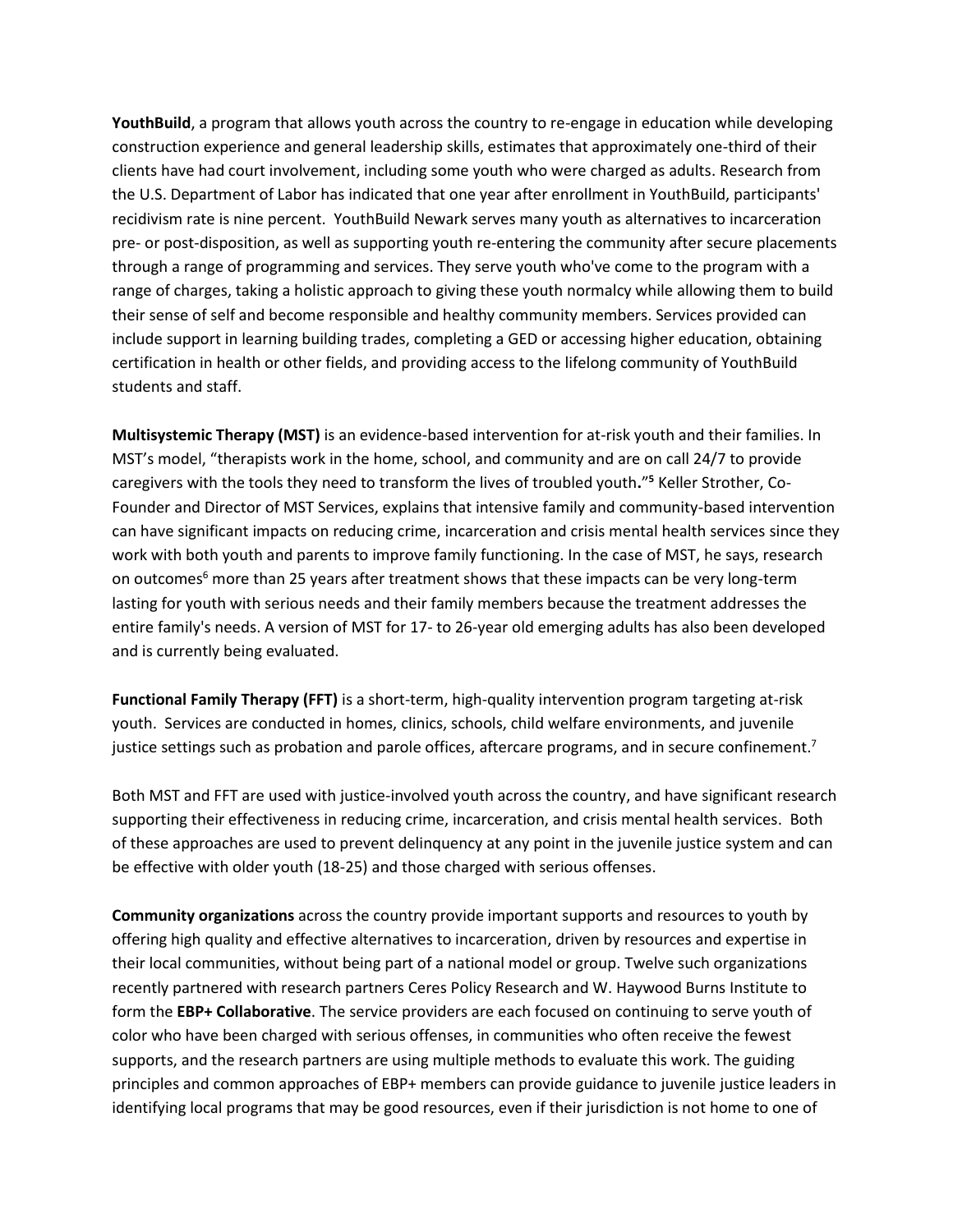the 12 current EBP+ collaborative members. These include staff and leadership who are people of color and come from the community they serve; a high priority placed on youth leadership and development, genuine relationships with families, and holistic and culturally-appropriate services.

Peter Forbes, Commissioner of the Massachusetts Department of Youth Services (DYS), emphasizes the importance of collaborating with community-based providers who are able to successfully serve a jurisdiction's highest risk youth. He believes that in Massachusetts, "there are a number of organizations that have really stepped up for high-risk youth, and we are the beneficiary of that." (In Massachusetts the youthful offender law<sup>8</sup> has extended the age of jurisdiction, which allows the juvenile justice system to work with an older population of youth, and only youth charged with murder and a small group of other "youthful offenders" can serve adult sentences). DYS works closely with UTEC<sup>9</sup>, a communitybased organization which supports youth ages 17-25 in developing the skills they need to achieve social and economic success. The youth they serve come to them through referrals, street outreach, and other avenues, and nearly all are or have been justice-involved<sup>10</sup>. UTEC's approach works well for youth transitioning to adulthood because it emphasizes individual support and coaching for youth, vocational and educational experiences, and opportunities to engage youth in their communities.

Another vocationally-focused community-based provider, Roca $^{11}$ , has also worked successfully with DYS for decades, helping youth who have had past system involvement find a positive path to success as they transition to adulthood. For community-based mental health services, Massachusetts has developed SMART Teams, a model in which a life coach/therapist is assigned to each young person who needs services, rather than putting the burden on the youth to navigate a clinical setting. Another important provider, Roxbury

# *Developing or Expanding*

*Alternatives to Incarceration in Your State* To learn more about the programs and interventions discussed here, visit or contact:

- Youth Advocate Programs<http://www.yapinc.org/>
- YouthBuild<https://www.youthbuild.org/>
- YouthBuild Newark<http://newark-oyn.org/programming/>
- Multisystemic Therapy [www.mstservices.com](http://www.mstservices.com/)
- Functional Family Therapy<https://www.fftllc.com/>
- EBP+ Collaborative tiny.cc/vp7kgz, Collaborative contact: Albino Garcia, La Plazita (albinogarciajr@gmail.com)
- UTEC:<https://utecinc.org/>
- Roca:<https://rocainc.org/>
- Roxbury Youthworks<http://roxburyyouthworks.org/>
- SMART Clinical Services Team [https://jri.org/services/acute](https://jri.org/services/acute-care-and-juvenile-justice/juvenile-justice/cst)[care-and-juvenile-justice/juvenile-justice/cst](https://jri.org/services/acute-care-and-juvenile-justice/juvenile-justice/cst)
- Treatment Foster Care Oregon <https://www.tfcoregon.com/>
- BoysTown<https://www.boystown.org/Pages/default.aspx>

Youthworks, provides an array of community-based services, and DYS particularly values their leadership and expertise in family engagement, and in meeting the needs of young people who have been commercially sexually exploited, including those who are LGBTQ. One of the many benefits of community-based programs, including this one, is that youth may continue is that youth continue to receive supportive services even after they "age out" of DYS or end their voluntary services. This approach allows youth to complete their education, gain employment, receive behavioral/mental health and other services in the community.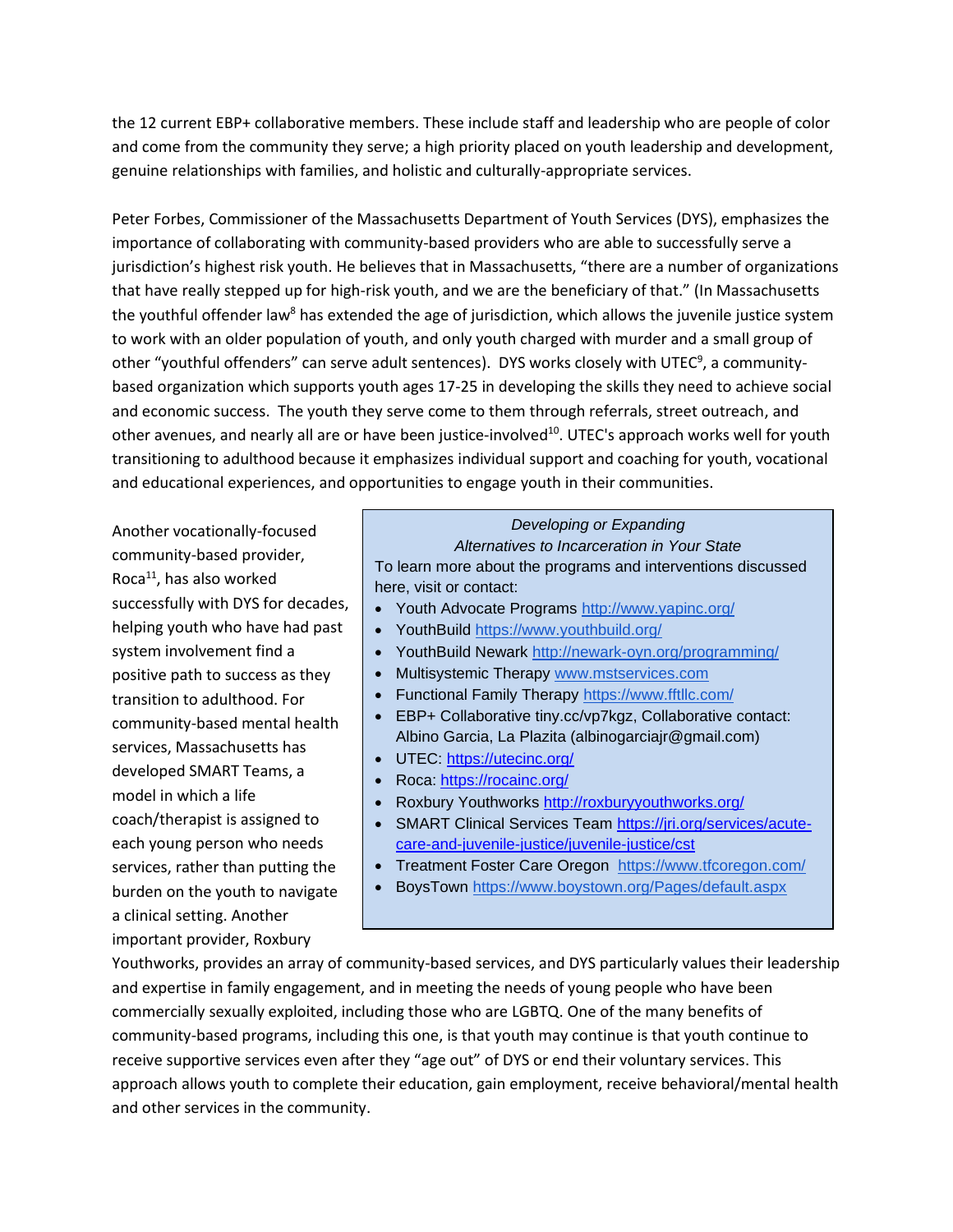Forbes believes these programs have something in common which allows them to be successful, and that is "a strong geographic anchor," meaning that they operate locally, recruit locally, and have people who are on the ground and know what's going on in the neighborhoods where DYS clients live. The staff in these programs are messengers that youth can relate to, he explains, and potentially form relationships with youth more easily than DYS caseworkers, who have a more official role in the young person's life. The many strong community-based programs serving DYS-youth are a significant support to the young people themselves, but also to their caseworkers and to the agency. Some partnerships are newer, while others have existed for 25 years or more, and many involve frequent communications between caseworkers and community service providers. Although these groups do significant private fundraising, DYS does have contracts with some that help cover a portion of their costs.

#### *Residential Alternatives to Adult Incarceration***:** *Home-like settings*

For youth whose needs cannot be met in their own homes, states and local communities can still use a range of secure and non-secure placements to keep youth charged as adults in the juvenile system.

**Treatment Foster Care Oregon** (TFCO, formerly called Multidimensional Treatment Foster Care), "was developed as an alternative to institutional, residential, and group care placement for adjudicated teenagers with histories of chronic and severe criminal behavior."<sup>12</sup> TFCO places youth with community foster families who receive special training and support, in areas including behavior management, maintaining expectations, and supporting prosocial experiences. The model emphasizes two primary goals: "[1] to create opportunities for youth to successfully live in a family setting and [2] to simultaneously help parents (or other long-term family resources) provide effective parenting."<sup>13</sup> TFCO has been associated with prevention or reduction of time spent in institutional or residential settings and has also been shown to reduce recidivism.<sup>14</sup>

**Boys Town** provides residential treatment in family homes for justice-involved youth, and a range of inhome services and education for parents and social services professionals. In residential placements, Boys Town Family-Teachers® help youth develop decision-making skills and help youth and their families build healthy relationships. There are numerous studies supporting the effectiveness of the Boys Town Model®, as well as the Teaching Family Model, of which Boys Town is an adaptation. Boys Town accepts youth, even those as young as ten, who have adult charges and sentences when they are an appropriate fit. $15$ 

#### *State Facilities*

Juvenile justice systems across the country have significantly reduced the number of youth in their secure facilities, both in the front-end detention facilities and the deep-end post-adjudication facilities. Through legislative action and validated risk assessment practices, state and local facilities that embrace a developmentally approach to juvenile justice focus on secure placement only for those youth who pose public safety risks and must ensure that those facilities are designed, equipped, and operated to rehabilitate youth according to research and best practice.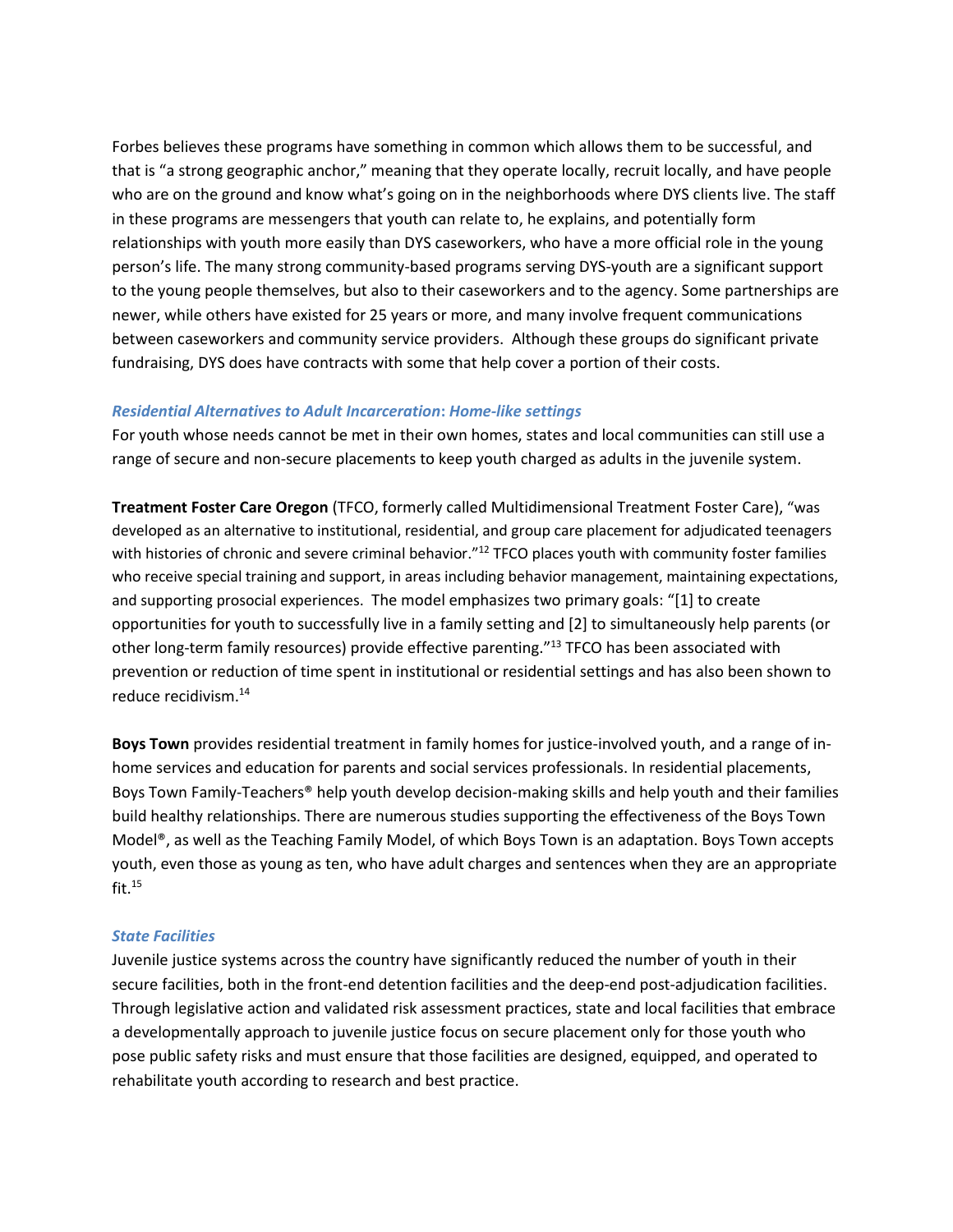# *Colorado's Experience Retaining Youth in the Juvenile Justice System*

"In 2012, Colorado passed House Bill 12-1139 which changed the way youth under the age of 18 were held pretrial while they await the outcome of their adult, direct file case. The new law required the pretrial detention of juveniles in direct filings to occur within the juvenile detention system, and prohibited their detention in adult jails.

In rare instances over the last eight years, the Division of Youth Services petitioned the court to transfer youth to an adult jail pending the court process. In the statute, should a youth present an imminent danger to other youth or staff within the youth detention center, a process is outlined which includes the ability for the Division to petition the District court to terminate the juvenile detention placement and transfer the youth to an adult jail pending the court process. During the petition process, and subsequent hearing, (the courts are limited to 20 days to hear the petition), the youth remains in the juvenile detention facility pending the court's decision.

Today, in the Colorado Division of Youth Services (DYS), these youth are not programmed separate from the general population and there are no additional control interventions utilized. They fall under the same policies as youth in detention awaiting the disposition of their juvenile case. During their time in a detained setting they are provided education, psycho-educational group programming, family engagement, mental health intervention, religious services, recreation and other pro-social activities. Although the length of time in detention for a youth with an adult filing can be lengthy (upwards of one year), DYS has experienced an overall success with programming this population."

*--Anders Jacobson, Director, Colorado Division of Youth Services*

An increasing number of juvenile secure facilities now house youth charged as adults, who previously may have been incarcerated in adult prisons that were ill-equipped to meet their developmental needs. In 2015, the majority of youth tried as adults (71%) were held in juvenile detention centers, one-third of whom faced robbery charges and one-fifth faced homicide charges.<sup>16</sup> Studies have shown that youth under age 18 who are in adult facilities are more likely to recidivate, with more serious crimes than youth with similar charges who were retained in the youth justice system.<sup>17</sup> Furthermore, they are more likely to be sexually and physically assaulted and at higher risk of suicide. In adult jails and prisons, youth are also likely to be held in isolation, and lack access to educational, physical and mental health services, recreational programming that are generally provided in youth facilities. Without question, most of the youth sentenced as adults are and should be in the juvenile justice system, where they have access to youth appropriate education, treatment programs and other services. The reauthorized Juvenile Justice and Delinquency Prevention Act<sup>18</sup>, recognizes this, and calls on states to remove all youth from adult jails, including those facing adult charges by the end of 2021.

Oregon Youth Authority (OYA) has been increasingly allowing youth charged as adults to remain in juvenile facilities, as well as targeting services to this older population of youth. (44% of youth in Oregon juvenile facilities have been certified as adults under Oregon's expansive Measure 11 Statute, $19$  and the average age of youth in juvenile facilities is 20.) Youth can take college or pre-college classes, and have support

to obtain a wide range of career certifications and skills training. Keeping older youth in juvenile facilities has not reduced safety, and Heber Bray, operations policy analyst for Oregon Youth Authority says that youth charged as adults are less likely to be violent in their facilities. He believes this may be because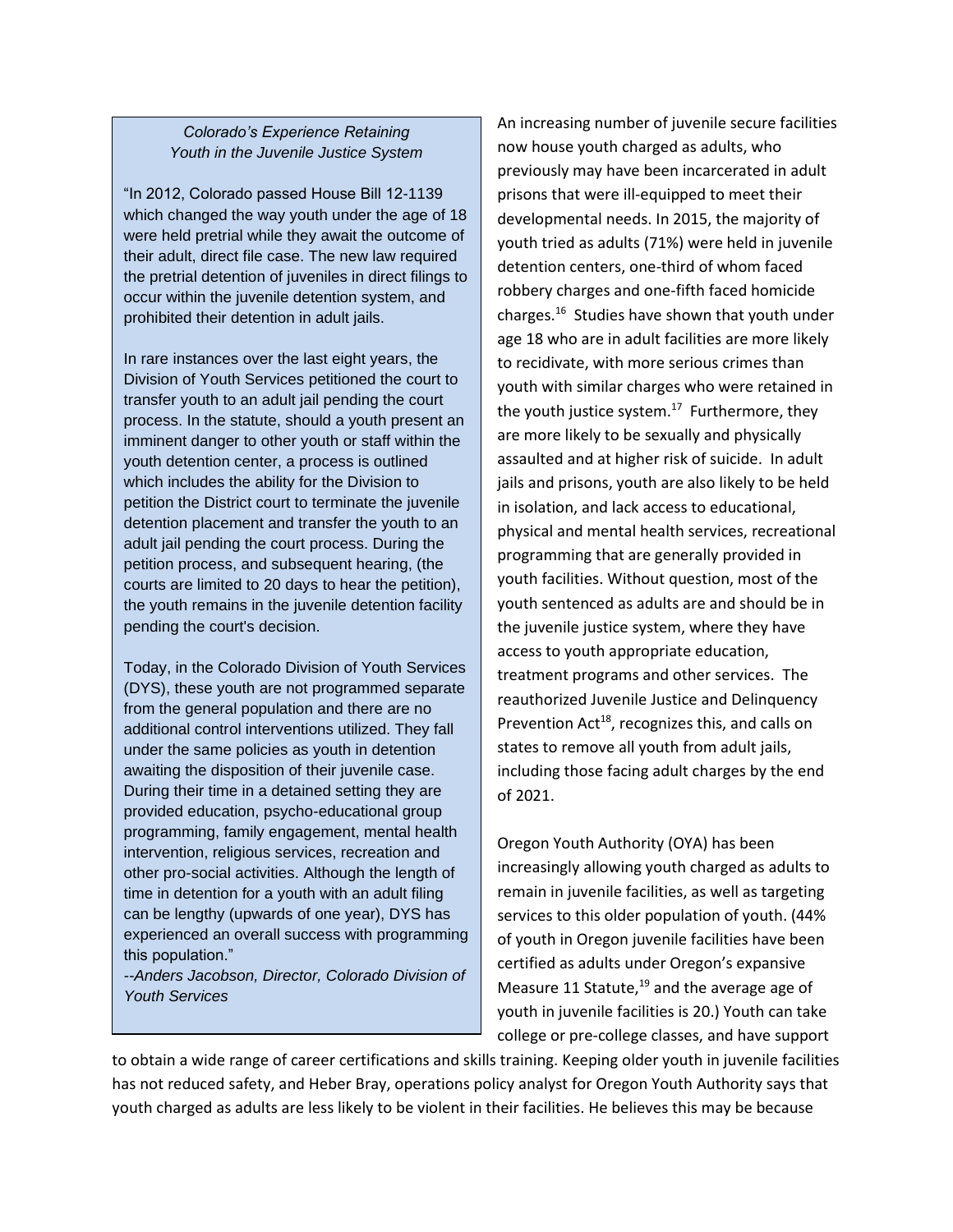this older population is more mature, and better able to appreciate the opportunities they can access in the youth system that wouldn't be possible in adult facilities. While line staff was initially hesitant about serving youth with Measure 11 sentences, OYA leadership was able to convince them after training them on adolescent development, and showing data on recidivism that placement at OYA was most appropriate.

In Washington, D.C. a 2016 law required youth who are charged as if they were adults (ages 16 and 17) to be removed from the D.C. Jail and held at the Department of Youth Rehabilitation Services (DYRS) as they await trial. D.C. has ample room to house the youth in the jail, as their daily population of youth in

pre-trial detention and secure commitment is around 40 young people. According to Clinton Lacey, Director of DYRS, "We believe these young people belong under our jurisdiction. Before the law went into effect, we did prepare our staff for the unique realities of this population: that the young people were going to be held for longer periods of time awaiting trial, might have higher levels of need, and some may require support around potentially longer sentences in the US Bureau of Prisons. To help support the young people in the transition, DYRS matches youth with credible messengers who have been formerly incarcerated in the Bureau of Prisons. These young people (charged with adult crimes) are treated just like any young person that walks through our doors--they are screened and assessed so they can receive educational, mental health, and recreation services. They do well while they are here. DYRS is making the argument that they should be able to stay here beyond their 18th birthdays, until sentencing so that they can at least continue their education and have contact visits with their families. Really, we should be asking ourselves why these young people don't remain with us through their early 20s."

*Youth Perspectives on Adult Facilities \*Youth moved to juvenile facilities were asked how their experiences differed from their time at an adult jail on a specialized youth unit.*

"They care about you here [youth facility]. They maced you there [at the jail], Here, it's more like 'go to your room until you're ready to come out,' like take a break, or until the next day. Over there you were in your room for 23 hours."

"The only time I got to go outside was to go to court when I was at the jail."

"We had tiny classrooms at the jail. The schools were on the unit. We get more support down here. We get more credits here. We take the same classes over and over at the jail."

In 2019, Washington State passed legislation that "acknowledges that transferring youth and young adults to the adult criminal justice system is not effective in reducing future criminal behavior [given that youth] incarcerated in the adult criminal justice system are more likely to recidivate than their counterparts housed in juvenile facilities." <sup>20</sup> The legislation extended their age of jurisdiction to age 25 and allows youth charged as adults to remain in juvenile facilities, secure placements and step-down non-secure residential programs that allow youth to spend their days working and/or participating in an educational program in their communities. This model is supported by their juvenile justice agency, which has testified to other state legislatures as they consider making similar changes in order to be able to keep more youth out of the adult system. Similar strategies are emerging in Virginia as well for this population. Youth are able to take college credits once they earn their high school diploma.